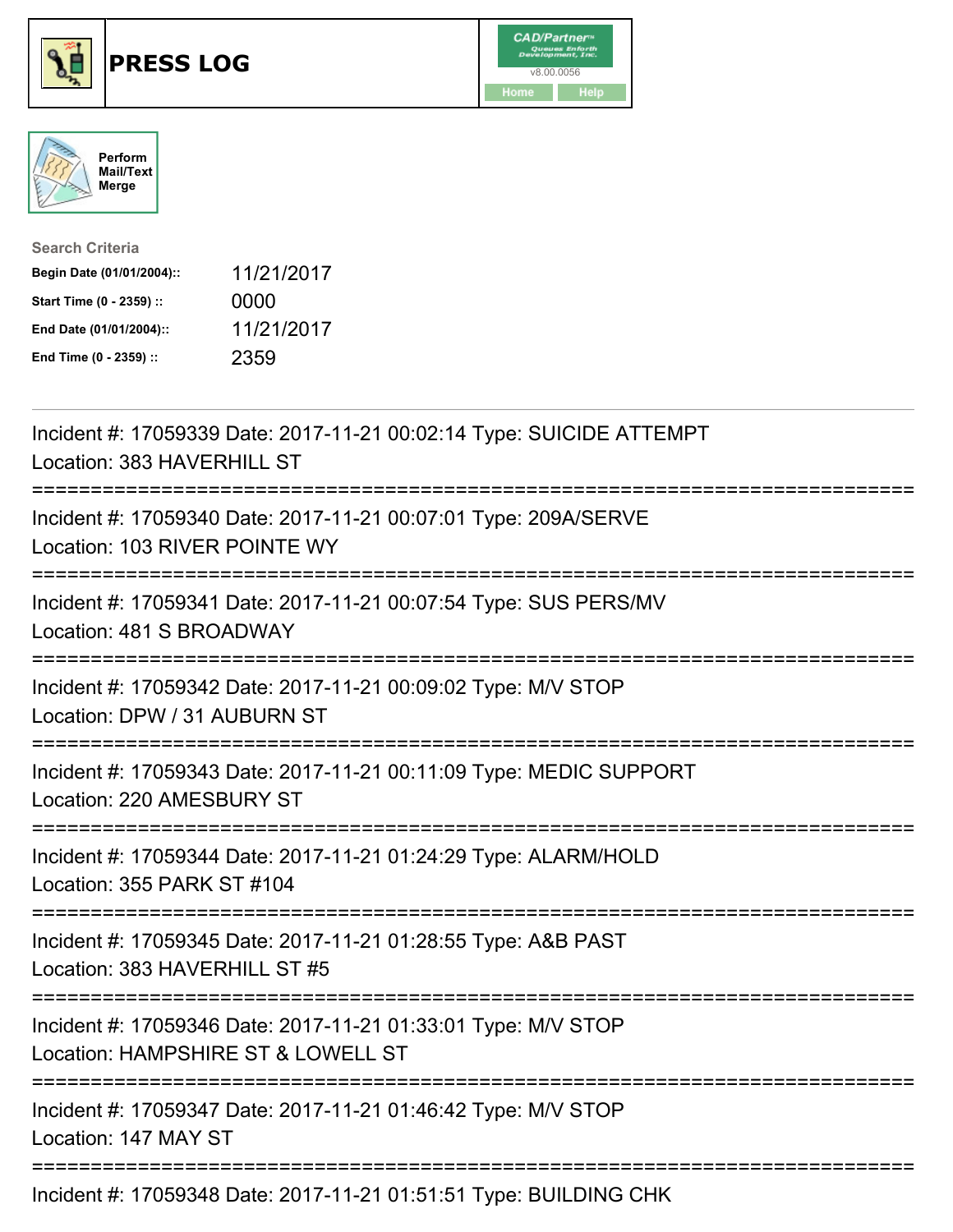Location: 473 HAVERHILL ST

=========================================================================== Incident #: 17059349 Date: 2017-11-21 01:53:18 Type: BUILDING CHK Location: HAFFNERS GAS STATION / 469 HAVERHILL ST =========================================================================== Incident #: 17059350 Date: 2017-11-21 02:01:54 Type: M/V STOP Location: DUNKIN DONUTS / 99 WINTHROP AV =========================================================================== Incident #: 17059351 Date: 2017-11-21 02:07:20 Type: M/V STOP Location: ARLINGTON ST & LAWRENCE ST =========================================================================== Incident #: 17059352 Date: 2017-11-21 02:15:19 Type: BUILDING CHK Location: BOSTON MARKET / 435 WINTHROP AV ============================== Incident #: 17059353 Date: 2017-11-21 02:19:58 Type: BUILDING CHK Location: DOLLAR VALUE / 272 S BROADWAY =========================================================================== Incident #: 17059354 Date: 2017-11-21 02:26:17 Type: M/V STOP Location: BERKELEY ST & SWAN ST =========================================================================== Incident #: 17059355 Date: 2017-11-21 02:34:21 Type: SUS PERS/MV Location: ALLEN ST & GENERAL ST =========================================================================== Incident #: 17059356 Date: 2017-11-21 02:36:14 Type: FIGHT Location: 91 COMMON ST =========================================================================== Incident #: 17059357 Date: 2017-11-21 02:38:54 Type: MEDIC SUPPORT Location: 24 SARATOGA ST =========================================================================== Incident #: 17059358 Date: 2017-11-21 03:32:29 Type: M/V STOP Location: AMESBURY ST & HAVERHILL ST =========================================================================== Incident #: 17059359 Date: 2017-11-21 03:36:26 Type: M/V STOP Location: BERKELEY ST =========================================================================== Incident #: 17059361 Date: 2017-11-21 04:06:19 Type: BUILDING CHK Location: FAMILY DOLLAR / null =========================================================================== Incident #: 17059360 Date: 2017-11-21 04:06:50 Type: M/V STOP Location: 248 BROADWAY =========================================================================== Incident #: 17059362 Date: 2017-11-21 04:24:16 Type: M/V STOP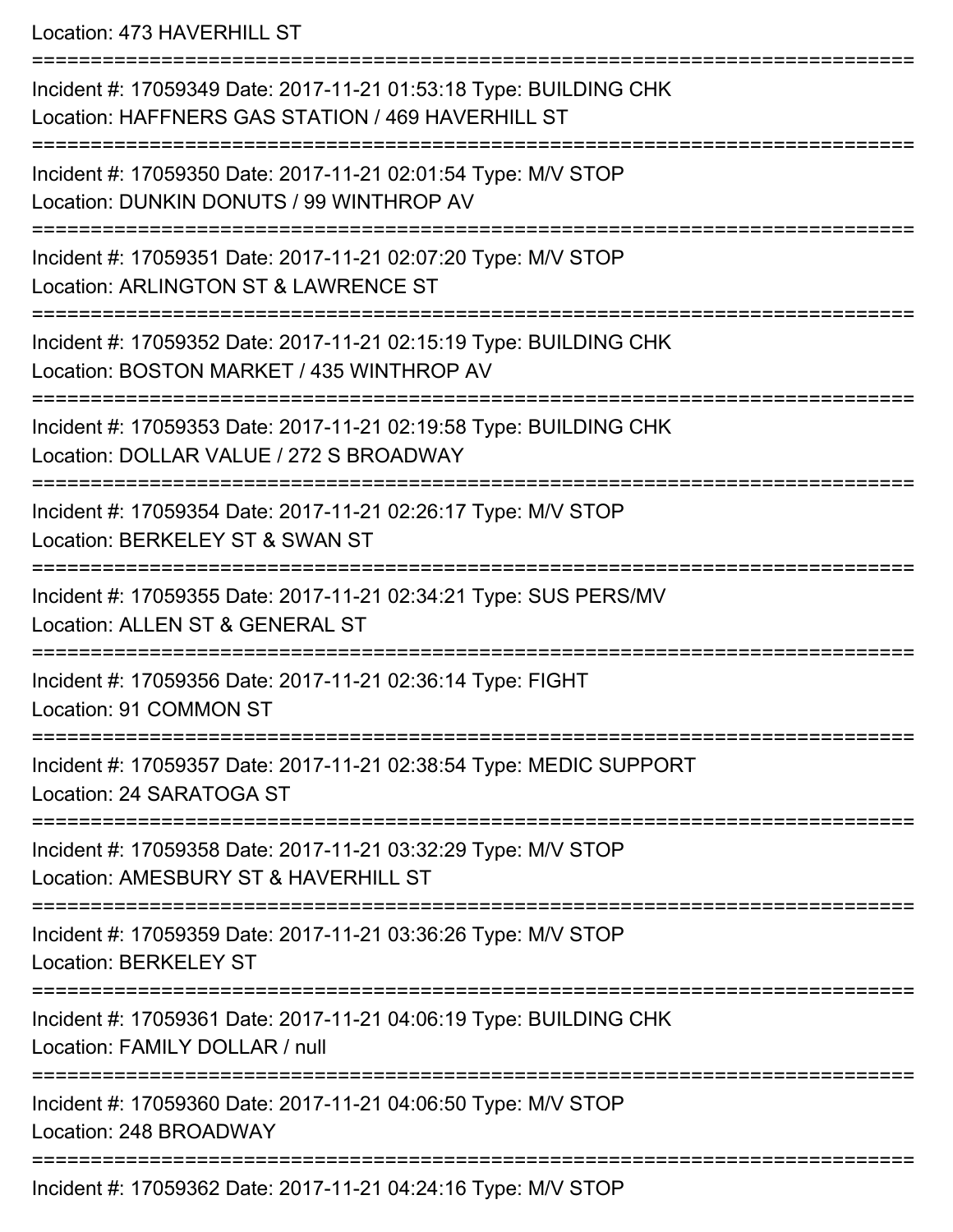| Incident #: 17059363 Date: 2017-11-21 04:38:47 Type: M/V STOP<br>Location: 263 FARNHAM ST                 |
|-----------------------------------------------------------------------------------------------------------|
| Incident #: 17059364 Date: 2017-11-21 04:56:52 Type: M/V STOP<br>Location: ESSEX ST                       |
| Incident #: 17059365 Date: 2017-11-21 05:02:33 Type: M/V STOP<br>Location: AMESBURY ST & COMMON ST        |
| Incident #: 17059366 Date: 2017-11-21 06:50:09 Type: SUS PERS/MV<br>Location: 83 LEROY AV                 |
| Incident #: 17059367 Date: 2017-11-21 07:23:50 Type: M/V STOP<br>Location: 66 BAILEY ST                   |
| Incident #: 17059368 Date: 2017-11-21 07:23:54 Type: CK WELL BEING<br>Location: 9 SUMMER ST #S303 FL 3    |
| Incident #: 17059369 Date: 2017-11-21 07:34:42 Type: AUTO ACC/NO PI<br>Location: BEACON ST & MT VERNON ST |
| Incident #: 17059370 Date: 2017-11-21 07:39:22 Type: M/V STOP<br>Location: BROADWAY & GREEN ST            |
| Incident #: 17059371 Date: 2017-11-21 07:39:33 Type: CLOSE STREET<br>Location: FAIRMONT ST & HOLLY ST     |
| Incident #: 17059372 Date: 2017-11-21 07:41:44 Type: AUTO ACC/UNK PI<br>Location: 187 HAVERHILL ST        |
| Incident #: 17059373 Date: 2017-11-21 08:11:11 Type: MEDIC SUPPORT<br>Location: 15 GROTON ST FL 3         |
| Incident #: 17059375 Date: 2017-11-21 08:24:11 Type: AUTO ACC/NO PI<br>Location: MERRIMACK ST & PARKER ST |
| Incident #: 17059374 Date: 2017-11-21 08:26:02 Type: MEDIC SUPPORT<br>Location: 659 ANDOVER ST            |
| Incident #: 17059376 Date: 2017-11-21 08:32:17 Type: 209A/SERVE                                           |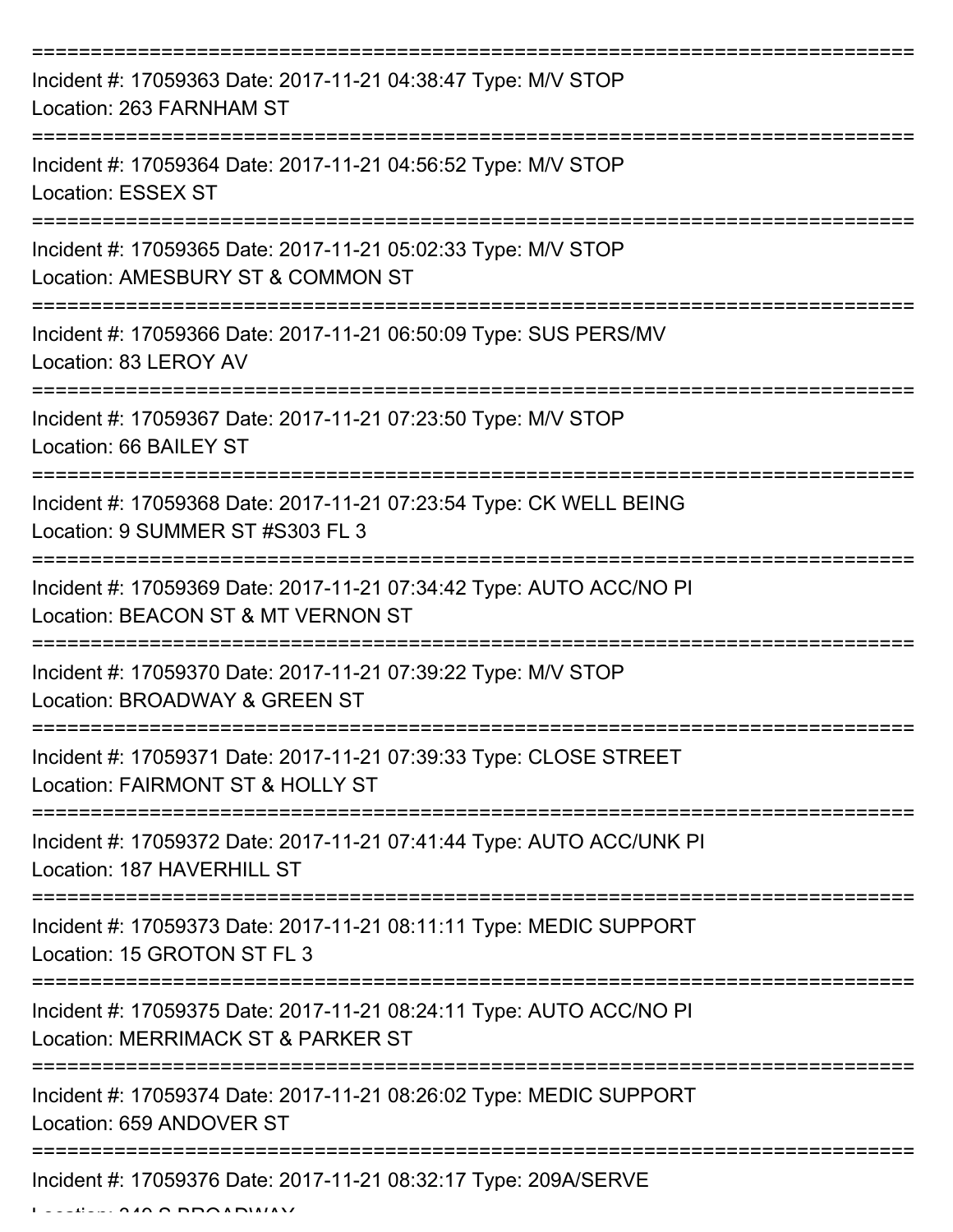| Incident #: 17059377 Date: 2017-11-21 08:34:41 Type: SUS PERS/MV<br>Location: 7 FOREST ST                                     |
|-------------------------------------------------------------------------------------------------------------------------------|
| Incident #: 17059378 Date: 2017-11-21 08:51:11 Type: SUS PERS/MV<br>Location: CENTRAL CATHOLIC HIGH SCHOOL / 300 HAMPSHIRE ST |
| Incident #: 17059379 Date: 2017-11-21 09:02:51 Type: 209A/SERVE<br>Location: 550 BROADWAY                                     |
| Incident #: 17059380 Date: 2017-11-21 09:03:30 Type: 209A/SERVE<br>Location: 90 LOWELL ST                                     |
| Incident #: 17059381 Date: 2017-11-21 09:04:14 Type: 209A/SERVE<br>Location: 217 WATER ST                                     |
| Incident #: 17059382 Date: 2017-11-21 09:05:21 Type: 209A/SERVE<br>Location: 90 LOWELL ST                                     |
| Incident #: 17059383 Date: 2017-11-21 09:06:04 Type: 209A/SERVE<br>Location: 90 LOWELL ST                                     |
| Incident #: 17059384 Date: 2017-11-21 09:07:53 Type: 209A/SERVE<br>Location: 25 BEVEL ST                                      |
| Incident #: 17059385 Date: 2017-11-21 09:13:16 Type: 209A/SERVE<br>Location: 11 HAVERHILL ST                                  |
| Incident #: 17059386 Date: 2017-11-21 09:14:49 Type: 209A/SERVE<br>Location: 200 BAILEY ST                                    |
| Incident #: 17059387 Date: 2017-11-21 09:20:06 Type: 209A/SERVE<br>Location: 639 HAVERHILL ST                                 |
| Incident #: 17059388 Date: 2017-11-21 09:24:09 Type: 209A/SERVE<br>Location: 90 LOWELL ST                                     |
| Incident #: 17059389 Date: 2017-11-21 09:26:01 Type: 209A/SERVE<br>Location: 90 LOWELL ST                                     |
| Incident #: 17059390 Date: 2017-11-21 09:30:34 Type: 209A/SERVE                                                               |

Location: 40 UNION ST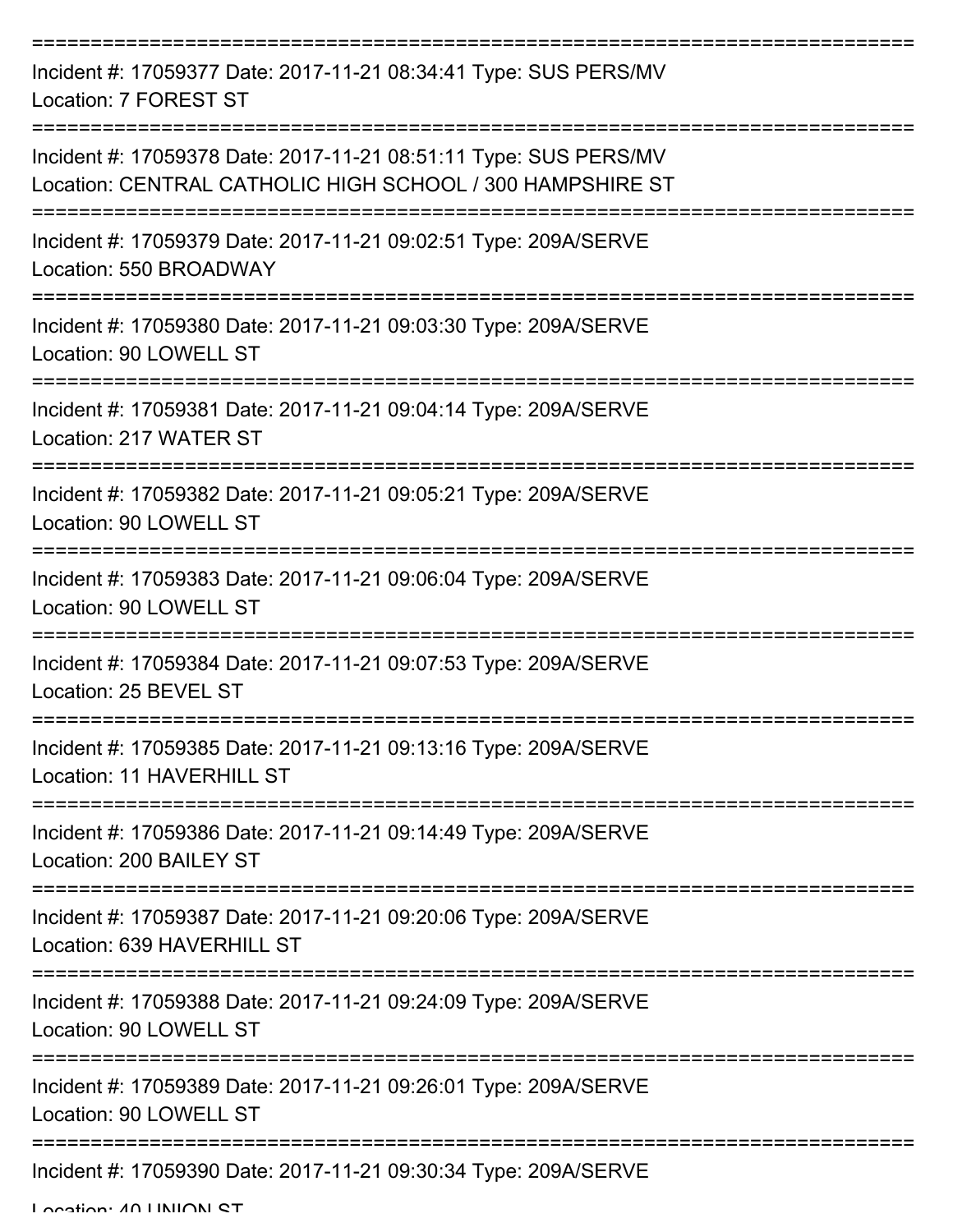| Incident #: 17059391 Date: 2017-11-21 09:31:54 Type: 209A/SERVE<br>Location: 12 TENNEY ST                      |
|----------------------------------------------------------------------------------------------------------------|
| Incident #: 17059392 Date: 2017-11-21 09:32:43 Type: 209A/SERVE<br>Location: 90 LOWELL ST                      |
| Incident #: 17059393 Date: 2017-11-21 09:35:19 Type: 209A/SERVE<br>Location: 56 FLORAL ST                      |
| Incident #: 17059394 Date: 2017-11-21 09:37:15 Type: MEDIC SUPPORT<br>Location: 67 CROSS ST #1                 |
| Incident #: 17059395 Date: 2017-11-21 09:47:43 Type: UNWANTEDGUEST<br>Location: DUNKIN DONUTS / 581 ANDOVER ST |
| Incident #: 17059396 Date: 2017-11-21 09:53:01 Type: M/V STOP<br>Location: FERRY ST & MARSTON ST               |
| Incident #: 17059397 Date: 2017-11-21 09:55:54 Type: M/V STOP<br>Location: S UNION ST & SALEM ST               |
| Incident #: 17059398 Date: 2017-11-21 10:00:58 Type: PARK & WALK<br>Location: BROADWAY                         |
| Incident #: 17059399 Date: 2017-11-21 10:01:29 Type: M/V STOP<br>Location: S UNION ST & SALEM ST               |
| Incident #: 17059400 Date: 2017-11-21 10:04:02 Type: 209A/SERVE<br>Location: 90 LOWELL ST                      |
| Incident #: 17059401 Date: 2017-11-21 10:06:57 Type: M/V STOP<br>Location: R81014 / OSGOOD ST & SALEM ST       |
| Incident #: 17059402 Date: 2017-11-21 10:07:54 Type: WARRANT SERVE<br>Location: 499 ESSEX ST                   |
| Incident #: 17059403 Date: 2017-11-21 10:11:39 Type: M/V STOP<br>Location: 39 MILTON ST                        |
| Incident #: 17059404 Date: 2017-11-21 10:13:35 Type: SUS PERS/MV<br>Location: 61 ABBOTT ST                     |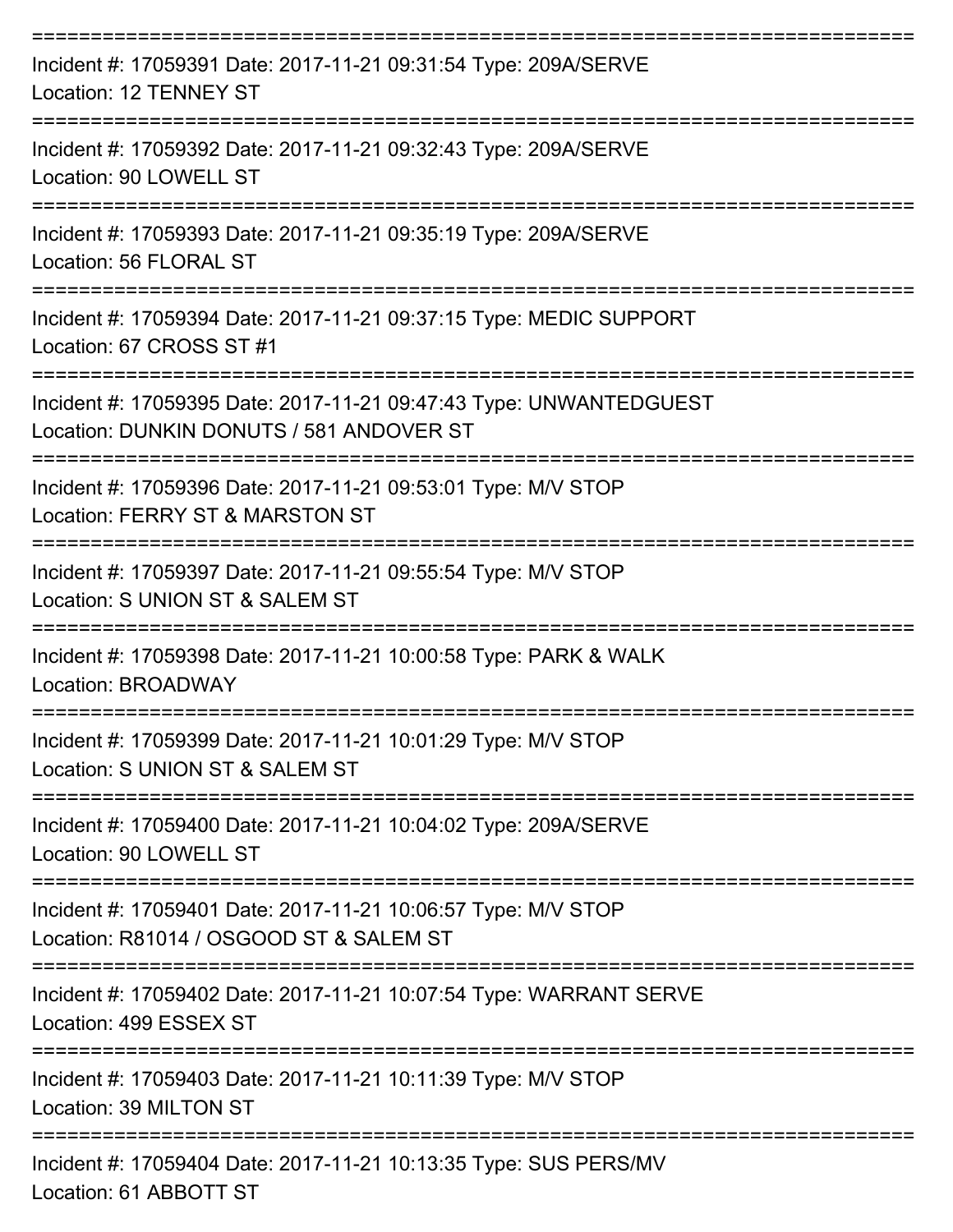| Incident #: 17059405 Date: 2017-11-21 10:15:56 Type: INVESTIGATION<br>Location: 143 BENNINGTON ST                           |
|-----------------------------------------------------------------------------------------------------------------------------|
| Incident #: 17059406 Date: 2017-11-21 10:16:31 Type: 209A/SERVE<br>Location: 47 MYRTLE ST                                   |
| Incident #: 17059408 Date: 2017-11-21 10:19:00 Type: MEDIC SUPPORT<br>Location: 25 FULTON ST<br>:=======================    |
| Incident #: 17059407 Date: 2017-11-21 10:19:23 Type: M/V STOP<br>Location: 198 BROADWAY                                     |
| Incident #: 17059409 Date: 2017-11-21 10:21:55 Type: 209A/SERVE<br>Location: 38 MILTON ST                                   |
| Incident #: 17059410 Date: 2017-11-21 10:31:03 Type: M/V STOP<br>Location: COMMON ST & JACKSON ST                           |
| :====================<br>Incident #: 17059411 Date: 2017-11-21 10:35:15 Type: M/V STOP<br>Location: LAWRENCE ST & LOWELL ST |
| Incident #: 17059412 Date: 2017-11-21 10:38:29 Type: 209A/SERVE<br>Location: 133 BAILEY ST                                  |
| Incident #: 17059413 Date: 2017-11-21 10:41:31 Type: HIT & RUN M/V<br>Location: AVON ST & JACKSON ST                        |
| Incident #: 17059414 Date: 2017-11-21 10:46:08 Type: M/V STOP<br>Location: ESSEX ST & LAWRENCE ST                           |
| Incident #: 17059415 Date: 2017-11-21 10:47:11 Type: DRUG OVERDOSE<br>Location: MYRTLE ST & SARATOGA ST                     |
| Incident #: 17059416 Date: 2017-11-21 10:52:47 Type: M/V STOP<br>Location: 101 AMESBURY ST                                  |
| Incident #: 17059417 Date: 2017-11-21 10:53:59 Type: WARRANT SERVE<br>Location: 2 APPLETON ST                               |
| Incident #: 17059418 Date: 2017-11-21 11:10:03 Type: M/V STOP<br>Location: MERRIMACK ST & PARKER ST                         |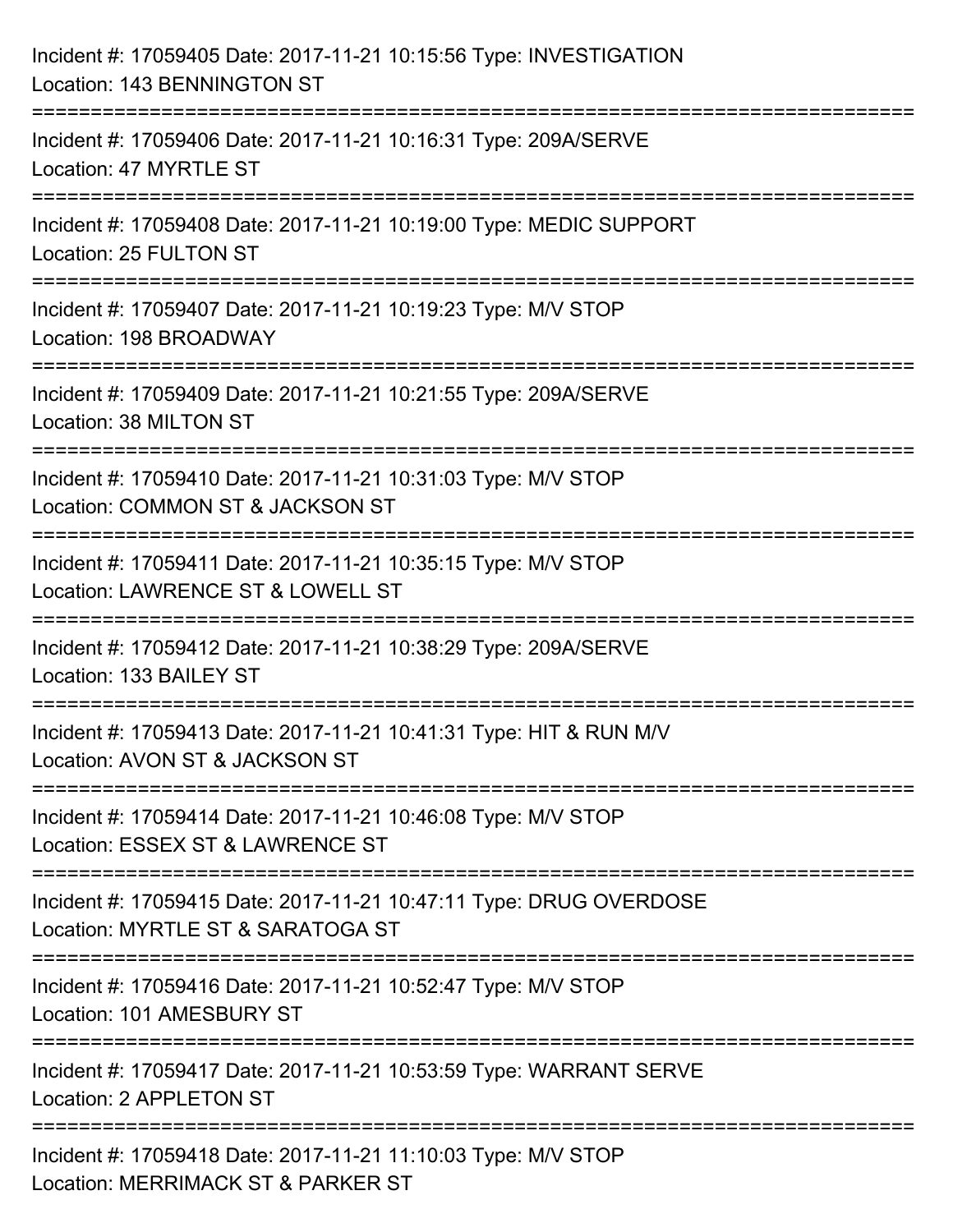| Incident #: 17059419 Date: 2017-11-21 11:11:40 Type: SUS PERS/MV<br><b>Location: WEST ST</b>                                    |
|---------------------------------------------------------------------------------------------------------------------------------|
| Incident #: 17059420 Date: 2017-11-21 11:14:47 Type: SUS PERS/MV<br>Location: EMBANKMENT RD & WATER ST                          |
| Incident #: 17059421 Date: 2017-11-21 11:25:39 Type: SUS PERS/MV<br><b>Location: RAILROAD ST</b>                                |
| Incident #: 17059422 Date: 2017-11-21 11:32:23 Type: LOST PROPERTY<br>Location: 95 AMES ST                                      |
| Incident #: 17059423 Date: 2017-11-21 11:39:51 Type: M/V STOP<br>Location: JACKSON ST & SUMMER ST<br>-------------------------- |
| Incident #: 17059424 Date: 2017-11-21 11:43:39 Type: M/V STOP<br>Location: BROADWAY & LOWELL ST<br>;================            |
| Incident #: 17059425 Date: 2017-11-21 11:50:50 Type: SUICIDE ATTEMPT<br>Location: 20 TEWKSBURY ST                               |
| Incident #: 17059426 Date: 2017-11-21 11:52:59 Type: MAL DAMAGE<br>Location: 270 E HAVERHILL ST                                 |
| Incident #: 17059427 Date: 2017-11-21 11:55:34 Type: M/V STOP<br>Location: ARLINGTON ST & BROADWAY                              |
| Incident #: 17059428 Date: 2017-11-21 12:25:14 Type: WARRANT SERVE<br>Location: 38 BODWELL ST                                   |
| Incident #: 17059429 Date: 2017-11-21 12:36:52 Type: UNKNOWN PROB<br>Location: ESSEX ST & OXFORD ST                             |
| Incident #: 17059430 Date: 2017-11-21 12:55:01 Type: MEDIC SUPPORT<br>Location: 15 BEDFORD ST                                   |
| Incident #: 17059431 Date: 2017-11-21 12:56:13 Type: M/V STOP<br>Location: 345 HAVERHILL ST                                     |
| Incident #: 17059432 Date: 2017-11-21 12:58:51 Type: SUS PERS/MV<br>Location: E. HAVERHILL & HAMILTON                           |

===========================================================================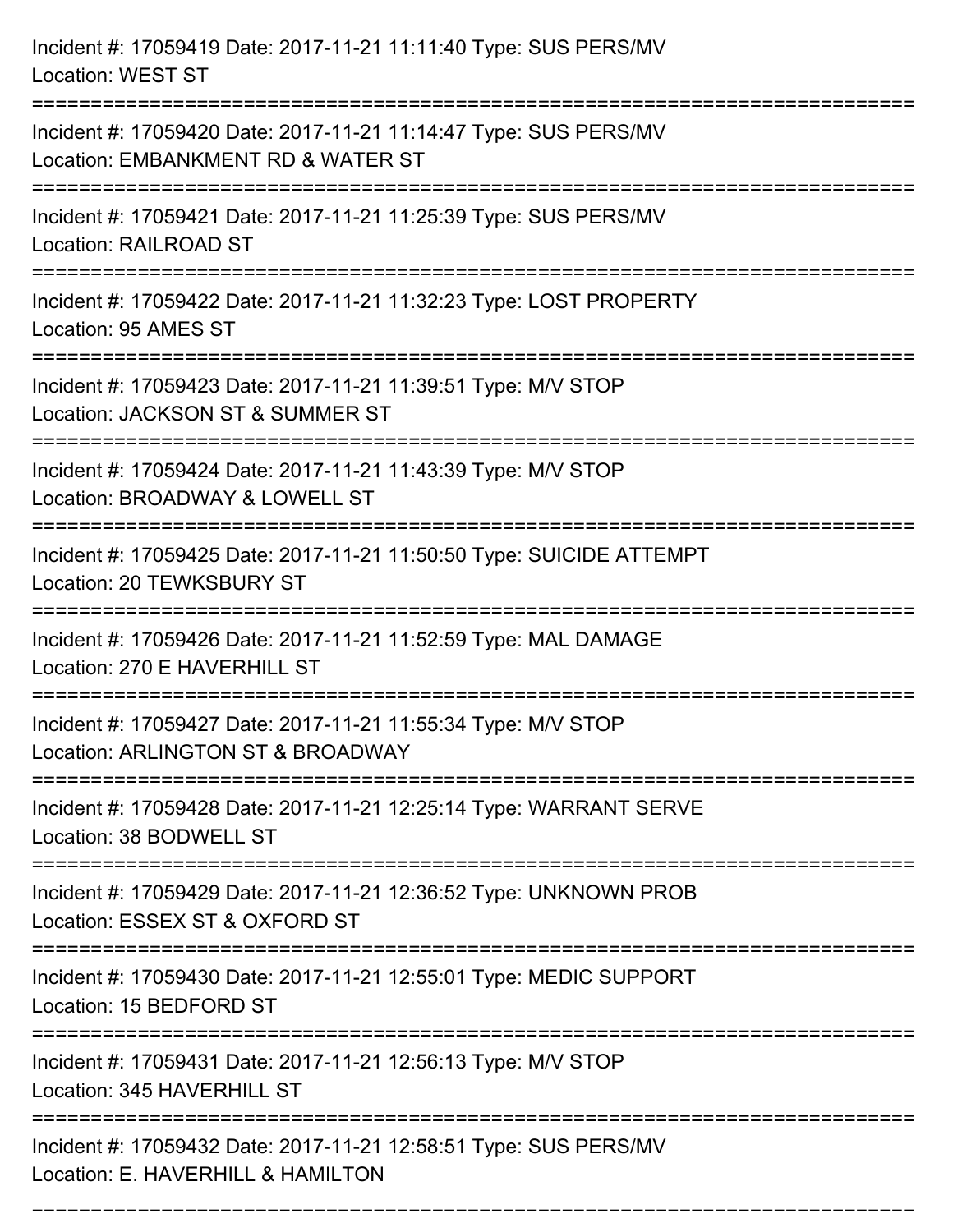| Incident #: 17059433 Date: 2017-11-21 13:13:01 Type: MEDIC SUPPORT<br>Location: 218 HIGH ST                            |
|------------------------------------------------------------------------------------------------------------------------|
| Incident #: 17059434 Date: 2017-11-21 13:17:47 Type: SUS PERS/MV<br>Location: GUILMETTE / 71 BODWELL ST                |
| Incident #: 17059435 Date: 2017-11-21 13:22:09 Type: GENERAL SERV<br>Location: 92 MARGIN ST                            |
| Incident #: 17059436 Date: 2017-11-21 13:24:45 Type: MEDIC SUPPORT<br>Location: COR UNUM MEAL CENTER / 191 SALEM ST    |
| Incident #: 17059437 Date: 2017-11-21 13:31:04 Type: FIGHT<br>Location: 329 HIGH ST                                    |
| Incident #: 17059440 Date: 2017-11-21 13:37:55 Type: LOST PROPERTY<br>Location: 280 WATER ST                           |
| Incident #: 17059438 Date: 2017-11-21 13:41:17 Type: KEEP PEACE<br>Location: 3 WOODLAND ST                             |
| Incident #: 17059439 Date: 2017-11-21 13:44:23 Type: A&B PROG<br>Location: 3 STEVENS ST #B                             |
| Incident #: 17059441 Date: 2017-11-21 14:13:33 Type: MAL DAMAGE<br>Location: HENNESSEY SCHOOL / 122 HANCOCK ST         |
| Incident #: 17059442 Date: 2017-11-21 14:23:52 Type: E911 HANGUP<br><b>Location: W LAUREL ST</b>                       |
| Incident #: 17059443 Date: 2017-11-21 14:30:34 Type: SUS PERS/MV<br>Location: 3 FARLEY ST                              |
| Incident #: 17059444 Date: 2017-11-21 14:46:31 Type: GENERAL SERV<br>Location: FERROUS PARK / ISLAND ST                |
| :======================<br>Incident #: 17059445 Date: 2017-11-21 14:50:06 Type: DISABLED MV<br>Location: 200 COMMON ST |
| Incident #: 17059446 Date: 2017-11-21 14:52:54 Type: UNKNOWN PROB<br>Location: MCDONALDS / 50 BROADWAY                 |
|                                                                                                                        |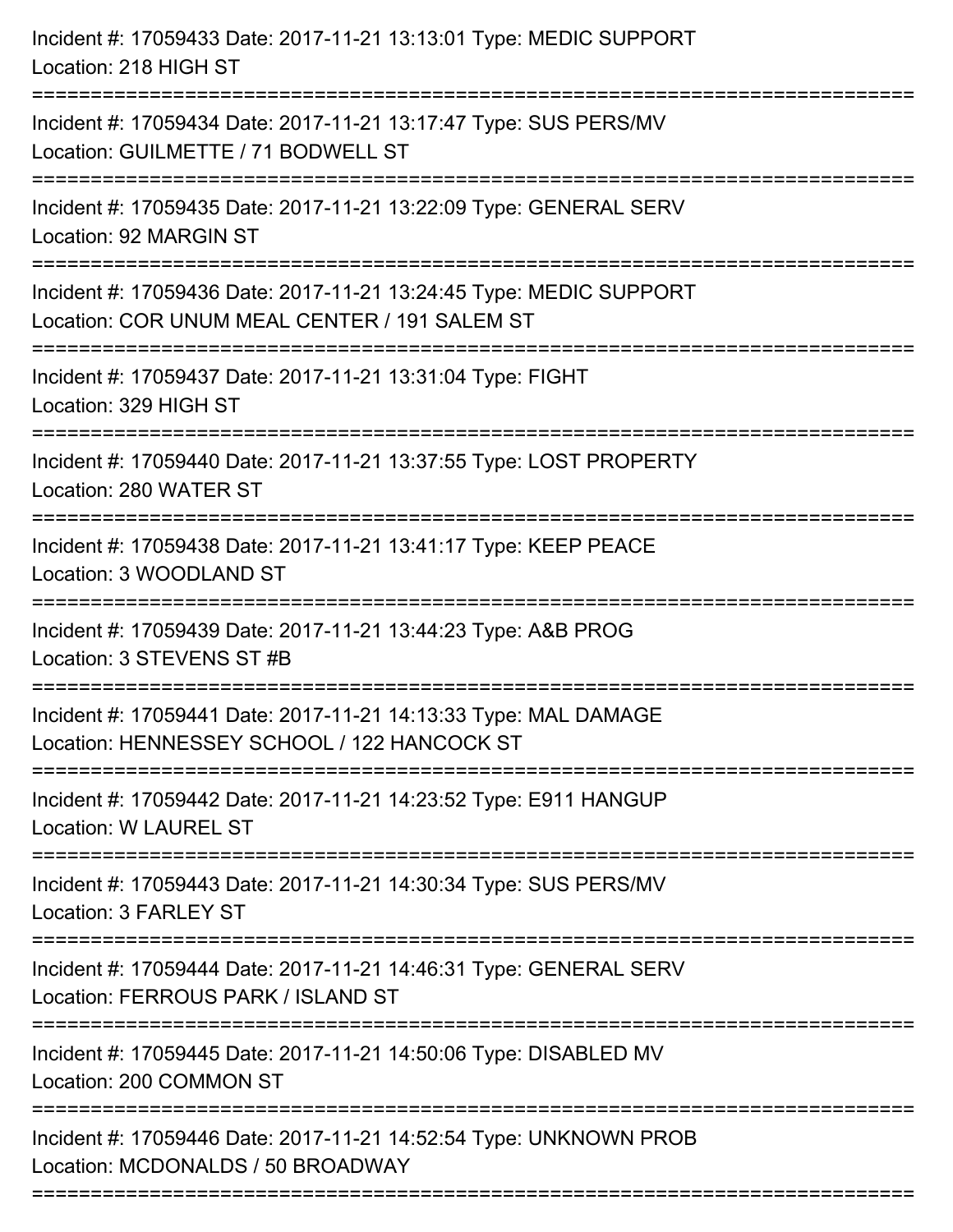Location: 7 ABBOTT ST

| Incident #: 17059448 Date: 2017-11-21 15:32:20 Type: TOW OF M/V<br>Location: OSGOOD ST & W DALTON ST                 |
|----------------------------------------------------------------------------------------------------------------------|
| Incident #: 17059449 Date: 2017-11-21 15:32:54 Type: FRAUD<br>Location: 209 ABBOTT ST                                |
| Incident #: 17059451 Date: 2017-11-21 15:44:39 Type: M/V STOP<br>Location: 73 FERRY ST                               |
| Incident #: 17059450 Date: 2017-11-21 15:44:51 Type: AUTO ACC/NO PI<br>Location: 211 MERRIMACK ST                    |
| Incident #: 17059452 Date: 2017-11-21 15:52:17 Type: UNWANTEDGUEST<br>Location: 12 MAGINNIS AV                       |
| Incident #: 17059453 Date: 2017-11-21 15:56:53 Type: 209A/VIOLATION<br>Location: 19 MAGNOLIA ST                      |
| Incident #: 17059454 Date: 2017-11-21 15:59:56 Type: M/V STOP<br>Location: LEBANON ST & WHITE ST                     |
| Incident #: 17059455 Date: 2017-11-21 16:09:00 Type: HIT & RUN M/V<br>Location: 108 TRENTON ST                       |
| ================<br>Incident #: 17059456 Date: 2017-11-21 16:18:36 Type: HIT & RUN M/V<br><b>Location: NEWTON ST</b> |
| Incident #: 17059457 Date: 2017-11-21 16:30:00 Type: M/V STOP<br>Location: 7FV189 / S UNION ST & WINTHROP AV         |
| Incident #: 17059459 Date: 2017-11-21 16:32:02 Type: MAL DAMG PROG<br>Location: 18 BELLEVUE ST                       |
| Incident #: 17059458 Date: 2017-11-21 16:32:03 Type: EMERGENCY209A<br>Location: 1 GRAINGER ST                        |
| Incident #: 17059460 Date: 2017-11-21 16:32:30 Type: ALARM/BURG<br>Location: PHINEY RESD / 6 EMERALD AV              |
|                                                                                                                      |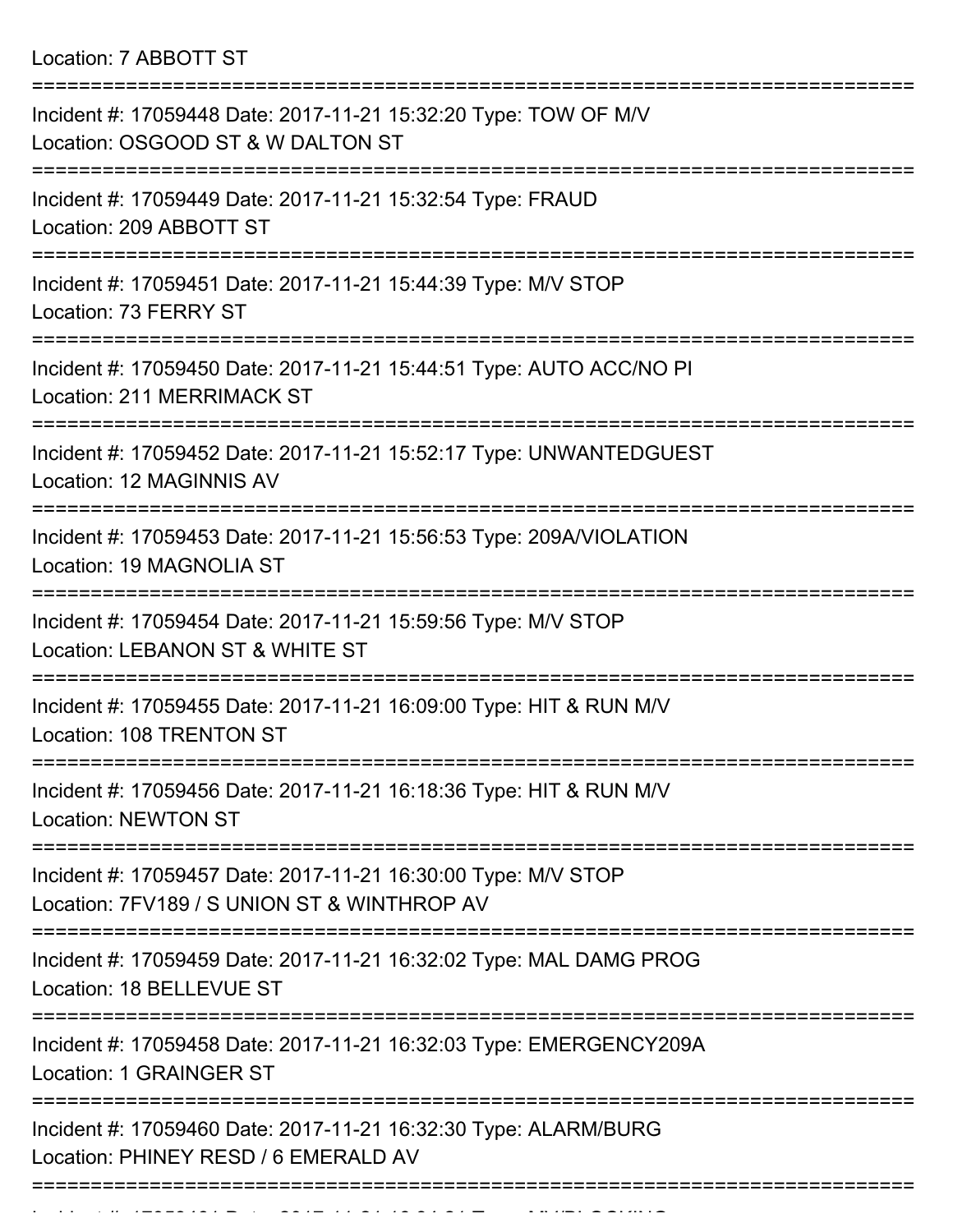Location: 20 MEDFORD ST =========================================================================== Incident #: 17059462 Date: 2017-11-21 16:36:38 Type: MISSING PERS Location: 70 N. PARISH =========================================================================== Incident #: 17059463 Date: 2017-11-21 16:52:17 Type: LOCKOUT Location: 69 FLORENCE AV =========================================================================== Incident #: 17059464 Date: 2017-11-21 16:59:44 Type: M/V STOP Location: CAMBRIDGE ST & S UNION ST =========================================================================== Incident #: 17059465 Date: 2017-11-21 17:03:53 Type: ALARM/BURG Location: DE CARMEN SALON / 473 ESSEX ST =========================================================================== Incident #: 17059466 Date: 2017-11-21 17:12:00 Type: DISTURBANCE Location: RMV / 73 WINTHROP AV =========================================================================== Incident #: 17059467 Date: 2017-11-21 17:14:47 Type: M/V STOP Location: MERRIMACK ST & S UNION ST =========================================================================== Incident #: 17059468 Date: 2017-11-21 17:18:24 Type: M/V STOP Location: MARKET ST & PARKER ST =========================================================================== Incident #: 17059469 Date: 2017-11-21 17:34:27 Type: M/V STOP Location: S BROADWAY & SHATTUCK ST =========================================================================== Incident #: 17059470 Date: 2017-11-21 17:35:10 Type: M/V STOP Location: CROSBY ST & S BROADWAY =========================================================================== Incident #: 17059471 Date: 2017-11-21 17:44:27 Type: FIGHT Location: 51 WEST ST =========================================================================== Incident #: 17059472 Date: 2017-11-21 17:46:27 Type: M/V STOP Location: S BROADWAY & SALEM ST =========================================================================== Incident #: 17059473 Date: 2017-11-21 17:49:46 Type: DISTURBANCE Location: 70 BERKELEY ST #2 =========================================================================== Incident #: 17059474 Date: 2017-11-21 17:51:30 Type: MEDIC SUPPORT Location: 133 ESSEX ST #22

===========================================================================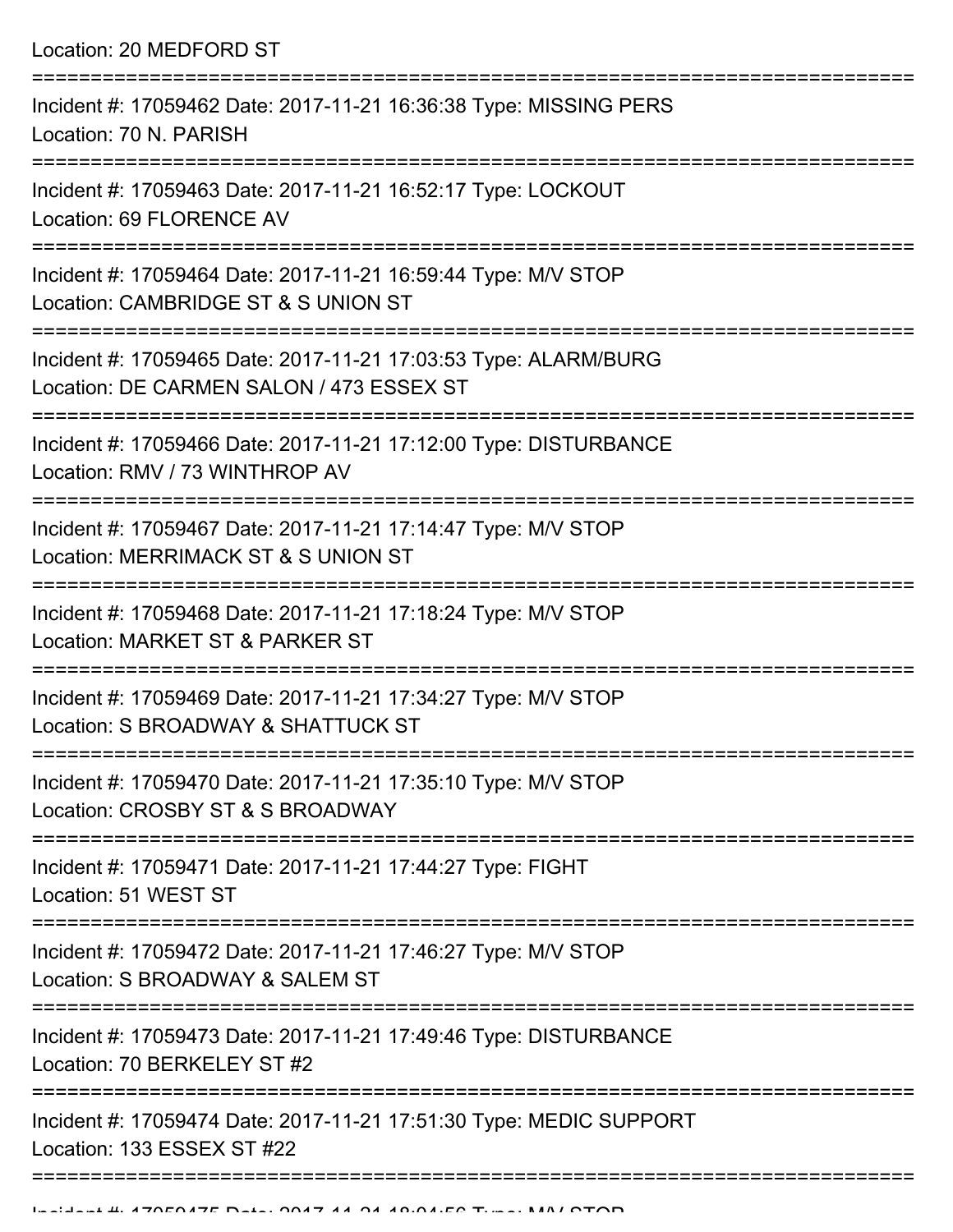| <b>Location: S UNION ST</b>                                                                                                                   |
|-----------------------------------------------------------------------------------------------------------------------------------------------|
| Incident #: 17059476 Date: 2017-11-21 18:11:14 Type: M/V STOP<br>Location: 5 S UNION ST                                                       |
| Incident #: 17059478 Date: 2017-11-21 18:18:50 Type: STOLEN PROP<br>Location: 120 BAILEY ST                                                   |
| Incident #: 17059477 Date: 2017-11-21 18:25:12 Type: M/V STOP<br>Location: FRANKLIN ST & HAVERHILL ST<br>:===========================         |
| Incident #: 17059479 Date: 2017-11-21 18:29:15 Type: STOL/MV/PAS<br>Location: WALGREENS / 135 BROADWAY                                        |
| Incident #: 17059480 Date: 2017-11-21 18:32:29 Type: M/V STOP<br>Location: 6 HANCOCK ST                                                       |
| =========================<br>Incident #: 17059481 Date: 2017-11-21 18:36:57 Type: DOMESTIC/PROG<br>Location: 23 KENDALL ST FL 1               |
| Incident #: 17059482 Date: 2017-11-21 18:54:41 Type: M/V STOP<br>Location: 103 MARKET ST                                                      |
| Incident #: 17059483 Date: 2017-11-21 19:00:50 Type: M/V STOP<br>Location: 103 MARKET ST                                                      |
| Incident #: 17059484 Date: 2017-11-21 19:21:51 Type: 209A/SERVE<br>Location: 103 RIVER POINTE WY                                              |
| Incident #: 17059485 Date: 2017-11-21 19:22:41 Type: DRUG VIO<br>Location: COMMON ST & HAMPSHIRE ST                                           |
| Incident #: 17059486 Date: 2017-11-21 19:46:52 Type: 911 HANG UP<br>Location: 525 ESSEX ST                                                    |
| ======================<br>Incident #: 17059487 Date: 2017-11-21 20:00:22 Type: ALARM/BURG<br>Location: VECINA BEAUTY SUPPLY / 195 LAWRENCE ST |
| Incident #: 17059488 Date: 2017-11-21 20:06:28 Type: M/V STOP<br>Location: BROADWAY                                                           |
|                                                                                                                                               |

Incident #: 17059489 Date: 2017-11-21 20:16:44 Type: FIGHT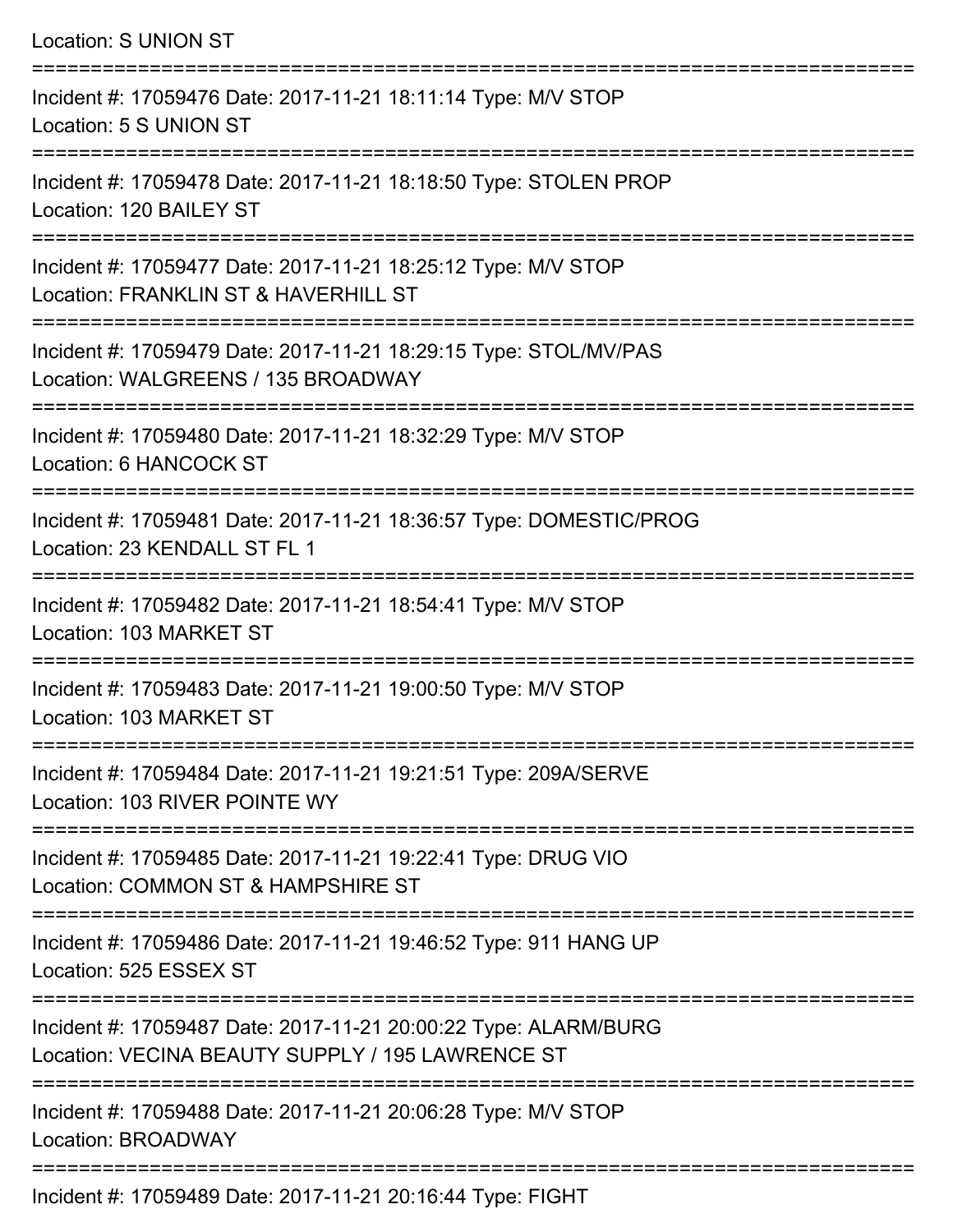| Incident #: 17059490 Date: 2017-11-21 20:17:55 Type: M/V STOP<br>Location: BROADWAY                           |
|---------------------------------------------------------------------------------------------------------------|
| Incident #: 17059491 Date: 2017-11-21 20:19:40 Type: M/V STOP<br>Location: 20 MELROSE ST                      |
| Incident #: 17059492 Date: 2017-11-21 20:21:52 Type: DISTURBANCE<br>Location: 59 TENNEY ST                    |
| Incident #: 17059493 Date: 2017-11-21 20:25:57 Type: MEDIC SUPPORT<br>Location: 356 JACKSON ST FL 3           |
| Incident #: 17059494 Date: 2017-11-21 20:27:53 Type: DRUG OVERDOSE<br>Location: BROADWAY & ESSEX ST           |
| Incident #: 17059495 Date: 2017-11-21 20:29:34 Type: M/V STOP<br>Location: MARKET ST & S UNION ST             |
| Incident #: 17059496 Date: 2017-11-21 20:37:23 Type: SUS PERS/MV<br>Location: 40 BRADFORD ST                  |
| ===========<br>Incident #: 17059497 Date: 2017-11-21 20:45:28 Type: DOMESTIC/PROG<br>Location: 27 WOODLAND CT |
| Incident #: 17059498 Date: 2017-11-21 20:50:05 Type: LOUD NOISE<br>Location: 483 S BROADWAY #13               |
| Incident #: 17059499 Date: 2017-11-21 21:05:39 Type: M/V STOP<br>Location: BRADFORD ST & HAMPSHIRE ST         |
| Incident #: 17059500 Date: 2017-11-21 21:22:14 Type: DISTURBANCE<br>Location: 453 ESSEX ST                    |
| Incident #: 17059501 Date: 2017-11-21 21:34:26 Type: M/V STOP<br>Location: 700 ESSEX ST                       |
| Incident #: 17059502 Date: 2017-11-21 21:39:52 Type: NEIGHBOR PROB<br>Location: 207 CRAWFORD ST               |
| ======================================<br>Incident #: 17059503 Date: 2017-11-21 22:01:19 Type: M/V STOP       |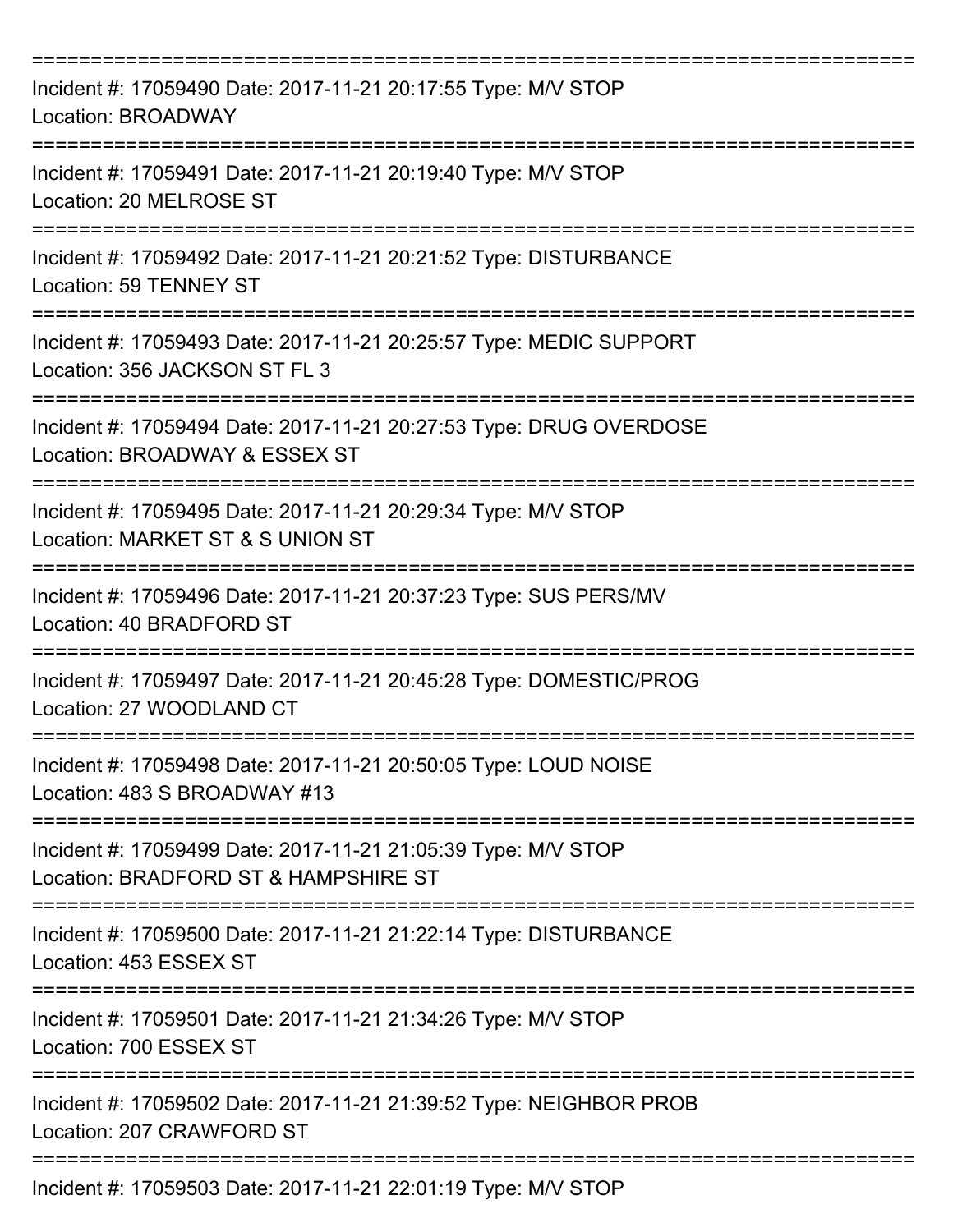| Incident #: 17059504 Date: 2017-11-21 22:06:51 Type: INVESTIGATION<br>Location: LOWELL GENERAL HOSPITAL / null |
|----------------------------------------------------------------------------------------------------------------|
| Incident #: 17059505 Date: 2017-11-21 22:12:14 Type: UNKNOWN PROB<br>Location: 32 LAWRENCE ST                  |
| Incident #: 17059506 Date: 2017-11-21 22:12:52 Type: DOMESTIC/PROG<br>Location: 32 LAWRENCE ST FL 3            |
| Incident #: 17059507 Date: 2017-11-21 22:16:52 Type: ALARM/BURG<br>Location: HONEY DEW DONUTS / 342 BROADWAY   |
| Incident #: 17059508 Date: 2017-11-21 22:25:36 Type: MV/BLOCKING<br>Location: 8 E HAVERHILL ST                 |
| Incident #: 17059509 Date: 2017-11-21 22:36:59 Type: SHOTS FIRED<br>Location: 129 TRENTON ST                   |
| Incident #: 17059510 Date: 2017-11-21 23:01:33 Type: DOMESTIC/PROG<br>Location: 61 CAMBRIDGE ST                |
| Incident #: 17059511 Date: 2017-11-21 23:17:15 Type: ALARMS<br>Location: 9 BROADWAY                            |
| Incident #: 17059512 Date: 2017-11-21 23:31:14 Type: DISTURBANCE<br>Location: 59 TENNEY ST FL 2                |
| Incident #: 17059513 Date: 2017-11-21 23:35:41 Type: B&E/PAST<br>Location: 287 S BROADWAY #287                 |
| Incident #: 17059514 Date: 2017-11-21 23:42:56 Type: A&B PROG<br>Location: 0 BROADWAY                          |
| Incident #: 17059515 Date: 2017-11-21 23:45:40 Type: MISSING PERS<br>Location: 63 BROOKFIELD ST FL 1           |
| Incident #: 17059516 Date: 2017-11-21 23:47:24 Type: SHOTS FIRED<br><b>Location: TEXAS AV</b>                  |
| Incident #: 17059517 Date: 2017-11-21 23:53:23 Type: SHOTS FIRED                                               |

 $L$ .... 80 MARGOIN OT #4